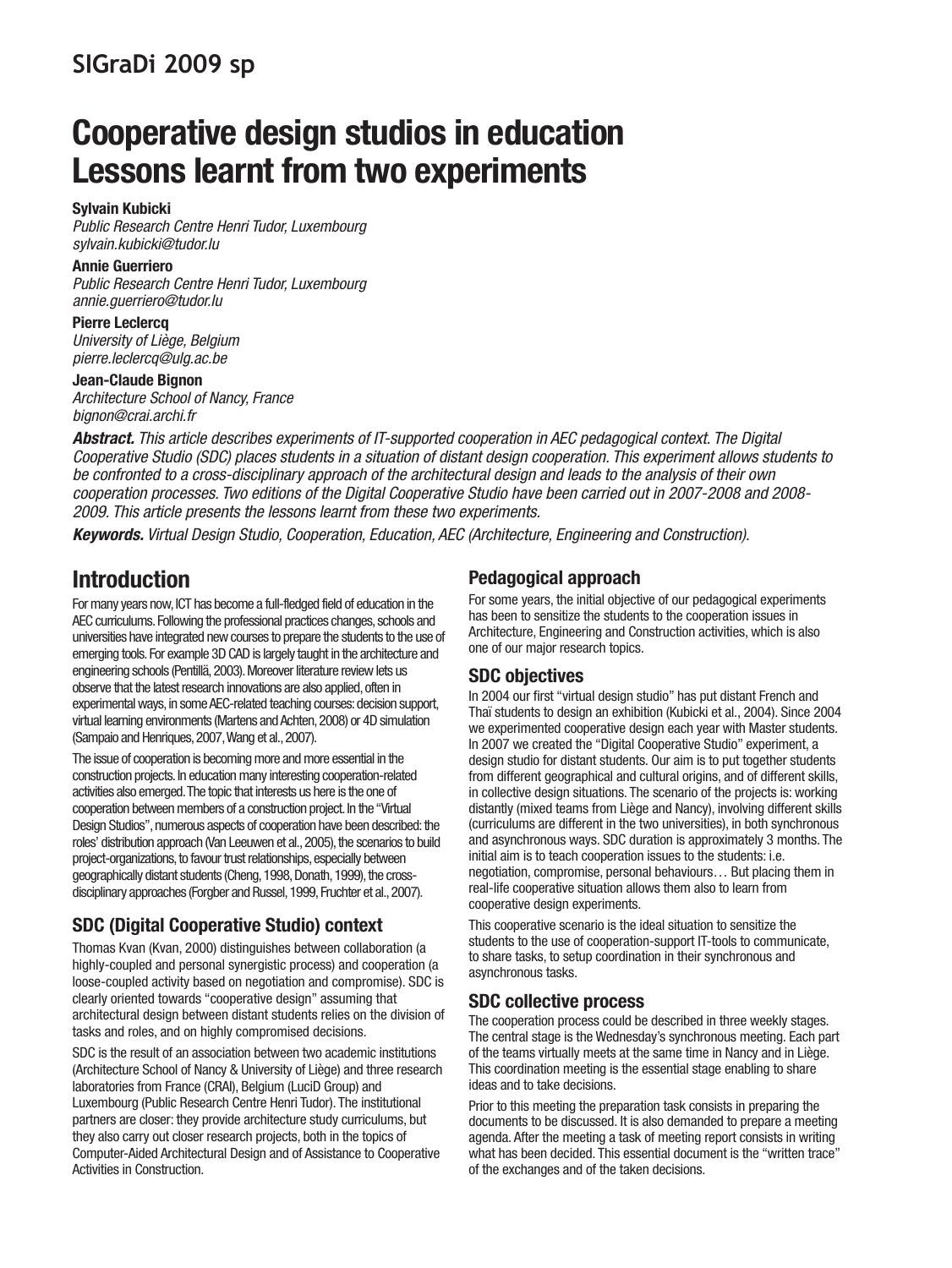

Figure 1: Overview of the SDC cooperation process.

## **Tools**

SDC is a Master course where students are confronted to the use of IT-services resulting from our research projects: [1] a Virtual Desktop for sketch sharing and [2] a Document Management System (CRTI-weB). This course aims to sensitize the students to the benefits of IT to support their cooperative practices.

#### **Virtual Desktop**

The Virtual Desktop is a tool developed by the University of Liège (LuciD Group laboratory ) for the distant and synchronous design activity (Elsen and Leclercq, 2008). It allows its users to draw and sketch on a shared virtual workspace. This tool comprises both a hardware and a software part:

- The desk is composed of a large tactile table with which the user can interact with a stylus. Two video projectors display a Mac OS X computer environment.
- The software "Sketsha" allows the users to draw on the table with the stylus, manage sketch layers and the imported reference images. Sketsha displays the sketch on the two distant screens and manage coherence and changes in real time. The users can therefore co-edit the project while they discuss in real-time thanks to the Web conference system.

#### CRTI-weB "Document management"

The document exchange server "CRTI-weB" is a Web platform developed by the Public Research Centre Henri Tudor for the construction sector in Luxembourg (Kubicki et al., 2009). It consists of a shared project space, available for all the project's participants connected on the Internet. It allows them to upload the documents that they produce in order to design the architectural project, and to share them with the others. The aim is to centralize the documents and to trace their updates and modifications.

## **Results**

The first result in each group consists of the design of an architectural project itself. Variations on the quality of the collective projects essentially depend on the time the students could allocate to the project, but are also linked to the behaviours of the students in each group. As the studio targets cooperative design learning and CSCW IT-tools experiment, we provide in this section the results related to 1) the IT tools usefulness and 2) to the students' feedback about cooperation process.

#### **Cooperation support**

Cooperation support is assessed in terms of utility and usability of tools on the basis of qualitative feedbacks of the students (gathered through final surveys and/or informal discussions). The results are based on two iterations of the studio (07-08 and 08-09).

The Virtual Desktop system provides the students with the ability to communicate and share drawings during synchronous meetings. It appears that utility is not really an issue, as distant students have to communicate in real time and have to share design representations to make decisions. Therefore, as the system was enough stable we did not noticed relevant utility issues. Usability were also assessed in qualitative ways, and results show that some ergonomics aspects could be improved such as decreasing waiting periods related to documents initialization or electronic pen sharing between designers. The random overloading of the Internet connection also interfered in the videoconferencing. In conclusion, despite of these minor aspects, the Virtual Desktop is really fitting the basic requirements of the weekly synchronous coordination meetings.

The CRTI-weB Document Management System supports all the other asynchronous exchanges and communications through its related services: sharing (documents upload/download), requests (e.g. asking someone to validate a document, inform someone), reactions (discussing asynchronously about a document), standard naming control, privacy levels management. The assessment of usability issues has not been performed in the SDC context.

<sup>2</sup> Demonstration access: http://demoged.buildit.tudor.lu (login: "demo", password: "demo")